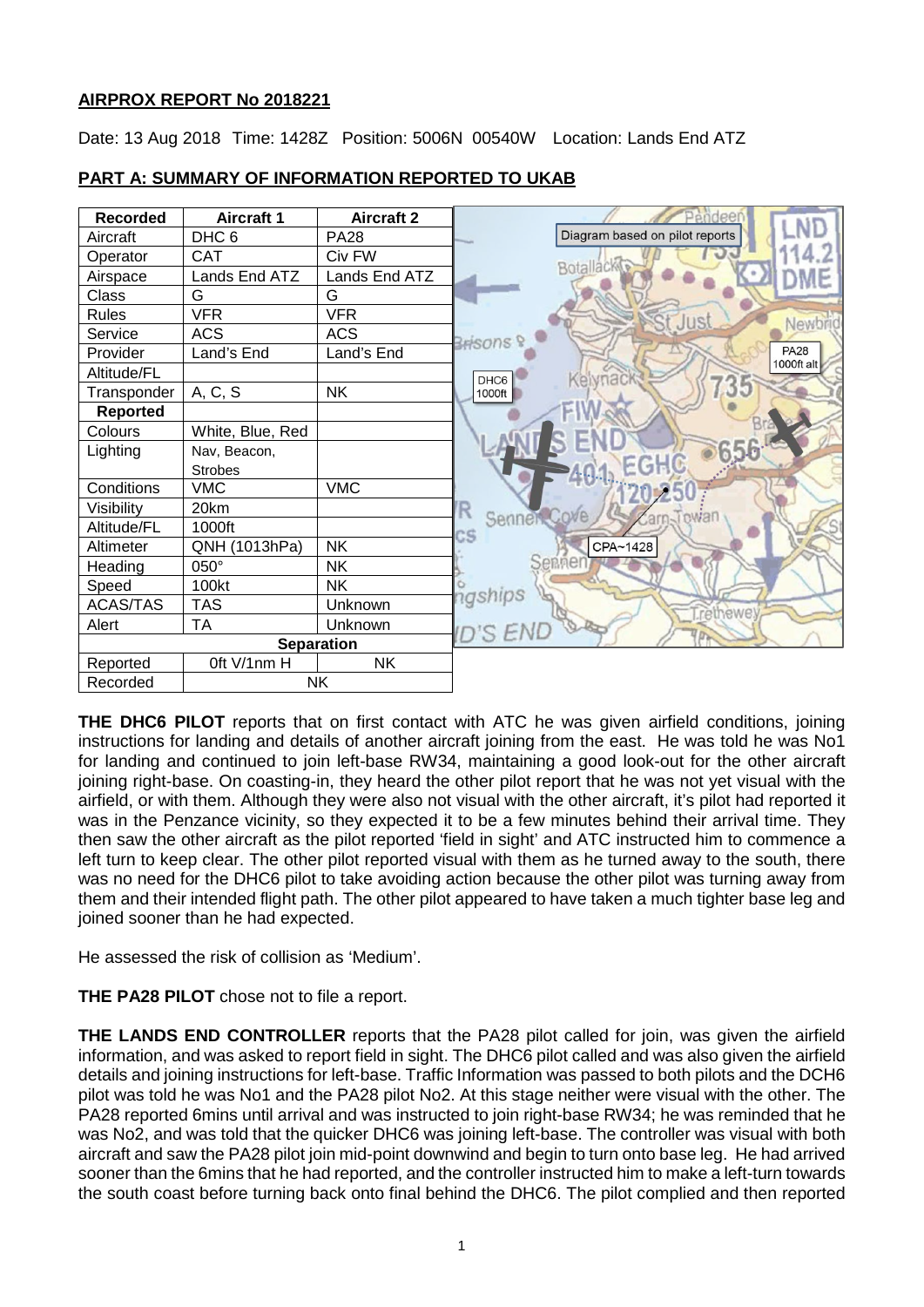visual with the DHC6. The DHC6 pilot also reported visual with the PA28 as it turned away and estimated the two aircraft were 2kms away. The DHC6 landed at 1429 and the PA28 at 1432.

#### **Factual Background**

The weather at Lands End was recorded as follows:

METAR EGHC 131420Z 30010KT 9999 FEW010 BKN020 19/16 Q1013=

#### **Analysis and Investigation**

#### **CAA ATSI**

At 1422.10, the PA28 pilot called the Lands End Aerodrome controller and reported that they were inbound to the Aerodrome and had 10 mins to run. The controller advised that RW34 was in use and that the QNH was 1013. The pilot replied that they would report the airfield in sight.

At 1424.20, the DHC6 pilot called controller and reported that they were at Point Charlie at 1000ft. The controller instructed the pilot to join left base RW34, QNH1013, and told the pilot that they should be No1. At 1424.50 the controller asked the PA28 pilot what distance they were from the aerodrome. The PA28 pilot responded that they were 'east of Penzance', this was followed by a correction, 'west of Penzance', followed by a short pause before, at 1425.00, the pilot said 5 or 6 mins. The controller advised the PA28 pilot that they would be No2, and that No1 was a Twin Otter joining left base RW34, the controller instructed the PA28 pilot to report the traffic or the Aerodrome in sight. The pilot acknowledged.

At 1425.40, the controller passed Traffic Information on the PA28 joining from the east, last reported just west of Penzance at 1300ft, to the DHC6 pilot and the pilot responded that they copied the traffic and were coasting in and descending. At 1426.00, the controller instructed the DHC6 pilot to report final. The PA28 pilot reported the Aerodrome in sight at 1426.30, and the controller asked if the pilot was happy with a RW34 right-base join, with traffic to be followed being a left-base join having just coasted in. The PA28 pilot replied that they were happy.

At 1426.50, the PA28 pilot advised the controller that they were just a bit concerned that they were not yet visual with the Twin Otter. The controller asked if the pilot had the airfield in sight. At 1427.00 the PA28 pilot replied they had the field in sight and were just to the south of the field. The controller responded that they had the PA28 visual now and that the aircraft had been hidden behind a pillar. The controller said that it was OK because the DHC6 was just joining left-base, shortly turning final, and advised the PA28 pilot that if they continued on their heading they would position No2 nicely behind the DHC6. The controller then instructed the PA28 pilot to make a slight left turn and then right all the way round, the long way round, onto final approach and advised that this would keep the aircraft nicely separated. The PA28 pilot responded that they had the DHC6 in sight and were just moving off to the left.

At 1427.00, the controller cleared the Twin Otter to land. At 1428.00, the controller advised the PA28 pilot not to be too fast on the approach due to the DHC6 requiring to backtrack the runway. At 1429.00, the PA28 pilot reported final and landing clearance was issued at 1430.00.

CAP 493 Aerodrome Control Service states:

- *7. Information to Aircraft*
- *7A. Traffic Information and Instructions*

*7A.1 Traffic information and instructions shall be passed to aircraft on any occasion that a controller considers it necessary in the interests of safety, or when requested by a pilot. In particular, Aerodrome Control shall provide:*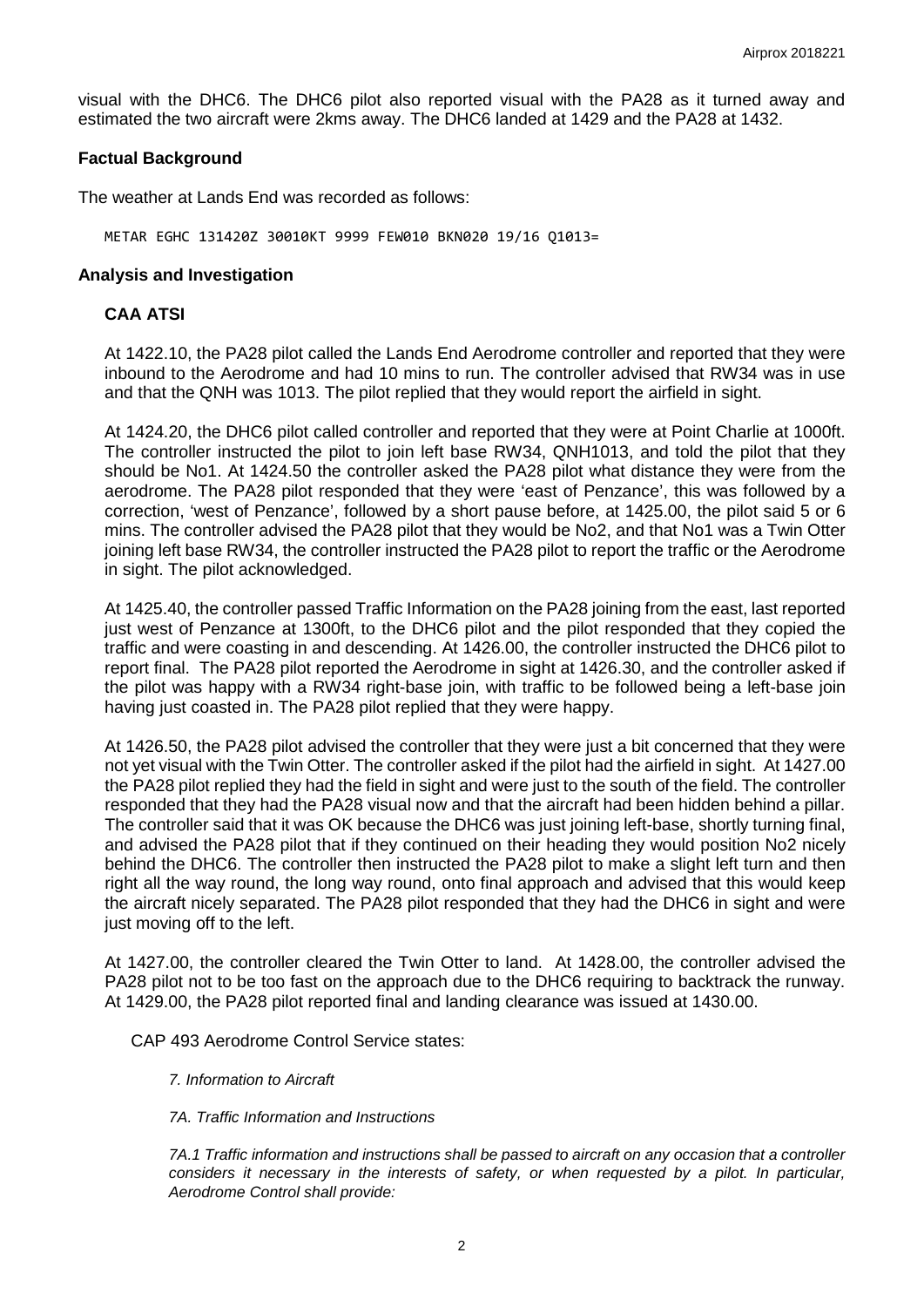*(1) generic traffic information to enable VFR pilots to safely integrate their flight with other aircraft; (2) specific traffic information appropriate to the stage of flight and risk of collision;* 

*(3) timely instructions as necessary to prevent collisions and to enable safe, orderly and expeditious flight within and in the vicinity of the ATZ.*

*7A.2 MATS Part 2 shall detail local procedures for the integration of aircraft in the vicinity of the aerodrome.* 

The two ETAs provided by the PA28 pilot would have resulted in the controller believing that the DHC6 would be landing 3 or 4 minutes ahead of the PA28; the instruction to position No2 would have been based on the ETAs provided. The PA28 pilot subsequently turned onto final approach much earlier than expected at 1427.00 (expected ETA 1430).

The controller passed sufficient Traffic Information to the PA28 pilot to enable them to integrate safely behind the DHC6 and took action to avoid a potential collision once they had both the PA28 and the DHC6 in sight. The Lands End controller effectively discharged their responsibilities in the provision of an Aerodrome Control Service to both pilots.

### **UKAB Secretariat**

The DHC6 and PA28 pilots shared an equal responsibility for collision avoidance and not to operate in such proximity to other aircraft as to create a collision hazard<sup>[1](#page-2-0)</sup>. An aircraft operated on or in the vicinity of an aerodrome shall conform with or avoid the pattern of traffic formed by other aircraft in operation<sup>[2](#page-2-1)</sup>.

### **Summary**

An Airprox was reported when a DHC6 and a PA28 flew into proximity at Lands End airfield at about 1428 on Monday 13th August 2018. Both pilots were operating under VFR in VMC, both were joining the Lands End visual circuit, and both were receiving an ACS from Lands End ATC.

## **PART B: SUMMARY OF THE BOARD'S DISCUSSIONS**

Information available consisted of reports from both pilots, transcripts of the relevant R/T frequencies, reports from the air traffic controllers involved and reports from the appropriate ATC operating authorities.

The Board first looked at the actions of the DHC6 pilot. He was joining the Lands End visual circuit at left-base for RW34 and had been told by the controller about the PA28 joining right-base, No2 behind him. He was therefore understandably concerned when the PA28 pilot reported that he wasn't visual with him, and, when he saw the PA28, was somewhat surprised to see it in an avoiding turn away to the south. That said, once the controller had told the PA28 to turn, the DHC6 pilot then didn't feel the need to take avoiding action himself and continued onto final.

The Board were disappointed that the PA28 pilot chose not to file a report because this meant that there was a missed opportunity to understand his perception of the event, and to know at what point he became visual with the DHC6. It was clear to the Board from the ATC recordings that the PA28 pilot had got his estimate of arrival time wrong, and that this had meant that he had arrived in the circuit far earlier than ATC expected thus invalidating their plan for sequencing the 2 aircraft. Nevertheless, the PA28 pilot had subsequently communicated his arrival effectively and obviously had misgivings as he approached the airfield because he told the controller that he wasn't visual with the DCH6. It was probably this call that prompted the controller to look for him and give him instructions such that the two aircraft were sequenced as they should have been.

l

<span id="page-2-0"></span><sup>1</sup> SERA.3205 Proximity.

<span id="page-2-1"></span><sup>2</sup> SERA.3225 Operation on and in the Vicinity of an Aerodrome.